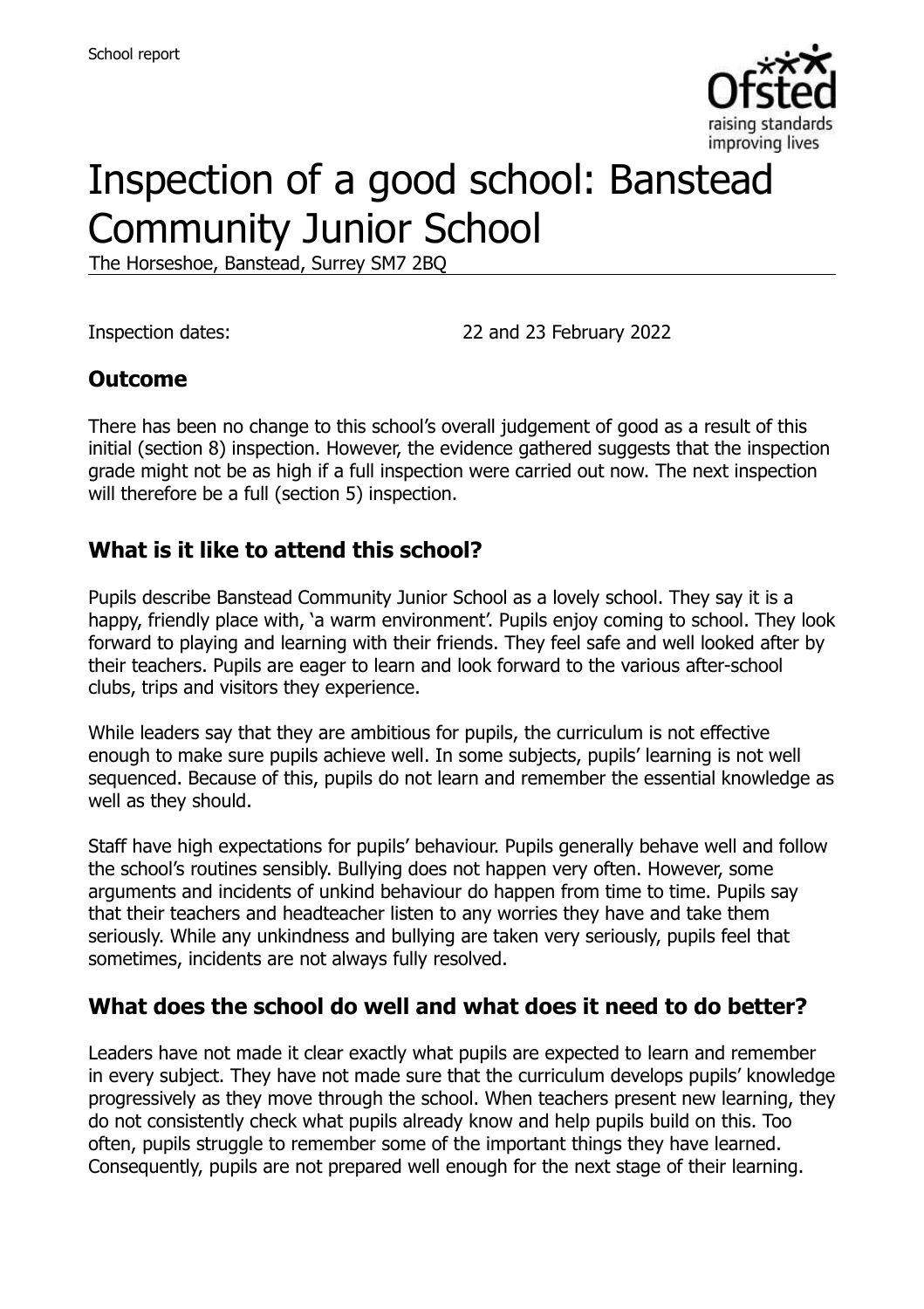

Pupils work hard in lessons. They have positive attitudes to learning and talk enthusiastically about their work.

Pupils at the early stages of learning to read, including pupils with special educational needs and/or disabilities (SEND), are not supported well enough. Leaders have not made sure that the phonics programme is structured effectively. Staff have not had the training they need to teach phonics effectively. Teachers do not give pupils books to read that closely match the sounds they have been learning. Therefore, not all pupils are learning to read as quickly and effectively as they should.

The mathematics curriculum is much more effective. It is carefully sequenced so that pupils' learning builds on what they know already. Most teachers explain mathematical concepts clearly. They help pupils to deepen their understanding. Teachers continually check what pupils have remembered. Overall, pupils do well in mathematics. They can explain their understanding with confidence, drawing on their prior learning.

Leaders know that the quality of education is not good enough. They have sought support from the local authority and have begun to address the weaknesses. Leaders have made a positive start in the right direction, but there is still some way to go. Staff are committed to making the changes that are needed.

Leaders plan a range of opportunities that promote pupils' wider development. Pupils are encouraged to be physically active and to keep safe and healthy. For example, pupils take part in 'cycle to school' initiatives and enjoy the range of sports clubs on offer. Pupils enjoy learning about different cultures and beliefs. They say that it is good to be different.

In discussion with the headteacher, the inspector agreed that art, design and technology, history and geography may usefully serve as focuses for the next inspection.

# **Safeguarding**

The arrangements for safeguarding are effective.

All adults working in school make pupils' safety and well-being their top priority. Robust procedures are in place to keep pupils safe. Leaders train all staff thoroughly so that they have a good understanding of what to do if they have any concerns about a pupil's welfare. Staff work together as a team to make sure that pupils get the help and support they need.

Pupils have a very clear understanding of how to keep themselves safe when online. They know what to do and who to talk to if they have any worries.

# **What does the school need to do to improve?**

# **(Information for the school and appropriate authority)**

**E** Leaders have not made sure that curriculum in all subjects sets out the essential knowledge pupils should learn and in what order. Teachers do not help pupils make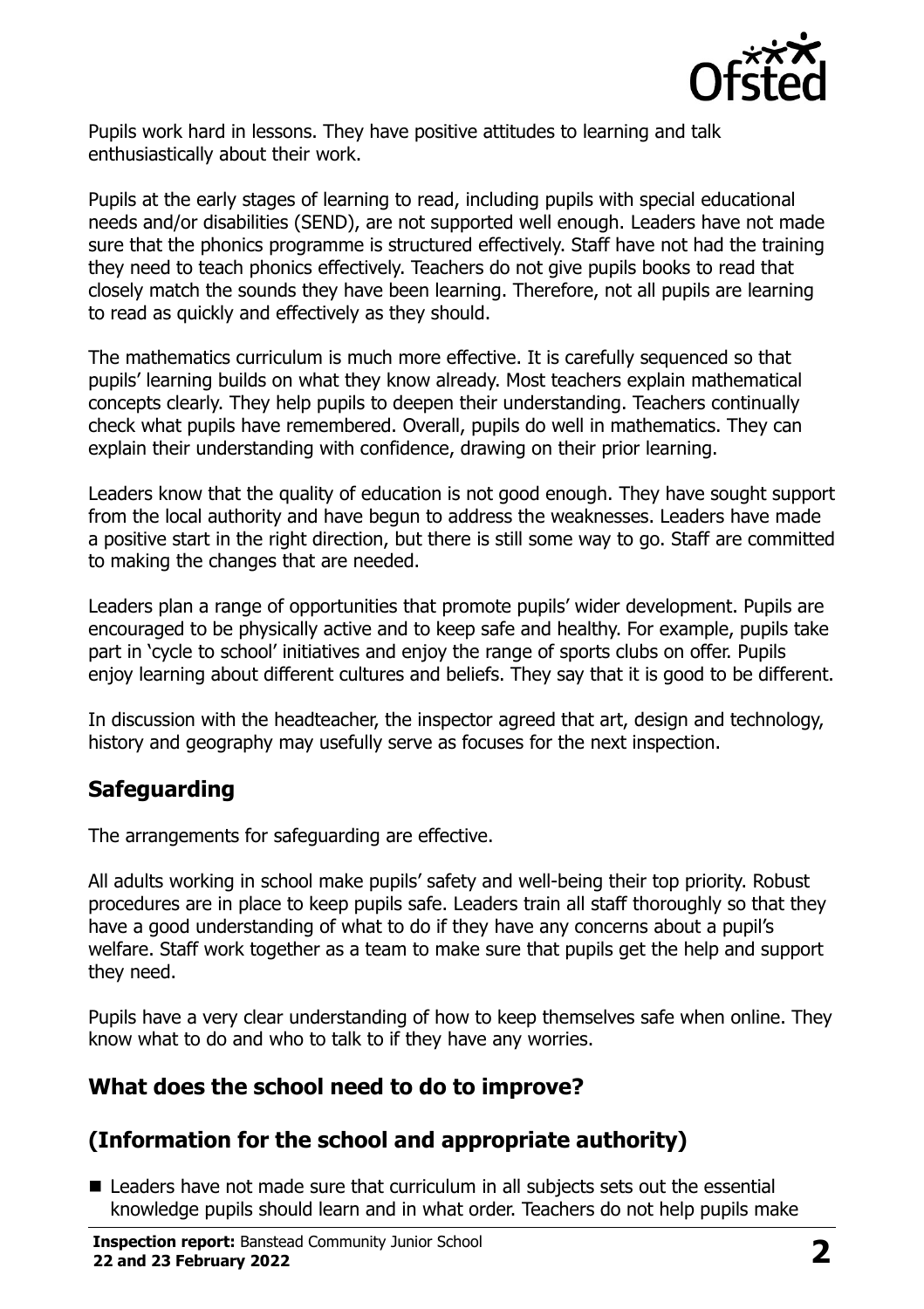

links in their learning in different subjects effectively enough. Leaders need to make sure that the curriculum in all subjects is well designed so that all pupils, including those with SEND, achieve as well as they should.

■ The phonics programme is not well structured. Staff do not have sufficient expertise to teach phonics effectively. Leaders need to make sure that pupils are given books that closely match the sounds they have been taught so that they can practise what they have learned and catch up quickly. This will ensure that pupils learn to read confidently and fluently.

### **Background**

When we have judged a school to be good, we will then normally go into the school about once every four years to confirm that the school remains good. This is called a section 8 inspection of a good or outstanding school, because it is carried out under section 8 of the Education Act 2005. We do not give graded judgements on a section 8 inspection. However, if we find evidence that a school would now receive a higher or lower grade, then the next inspection will be a section 5 inspection. Usually this is within one to two years of the date of the section 8 inspection. If we have serious concerns about safeguarding, behaviour or the quality of education, we will deem the section 8 inspection as a section 5 inspection immediately.

This is the second section 8 inspection since we judged the school to be good in June 2013.

#### **How can I feed back my views?**

You can use [Ofsted Parent View](https://parentview.ofsted.gov.uk/) to give Ofsted your opinion on your child's school, or to find out what other parents and carers think. We use information from Ofsted Parent View when deciding which schools to inspect, when to inspect them and as part of their inspection.

The Department for Education has further quidance on how to complain about a school.

If you are the school and you are not happy with the inspection or the report, you can [complain to Ofsted.](https://www.gov.uk/complain-ofsted-report)

#### **Further information**

You can search for [published performance](http://www.compare-school-performance.service.gov.uk/) information about the school.

In the report, '[disadvantaged pupils](http://www.gov.uk/guidance/pupil-premium-information-for-schools-and-alternative-provision-settings)' refers to those pupils who attract government pupil premium funding: pupils claiming free school meals at any point in the last six years and pupils in care or who left care through adoption or another formal route.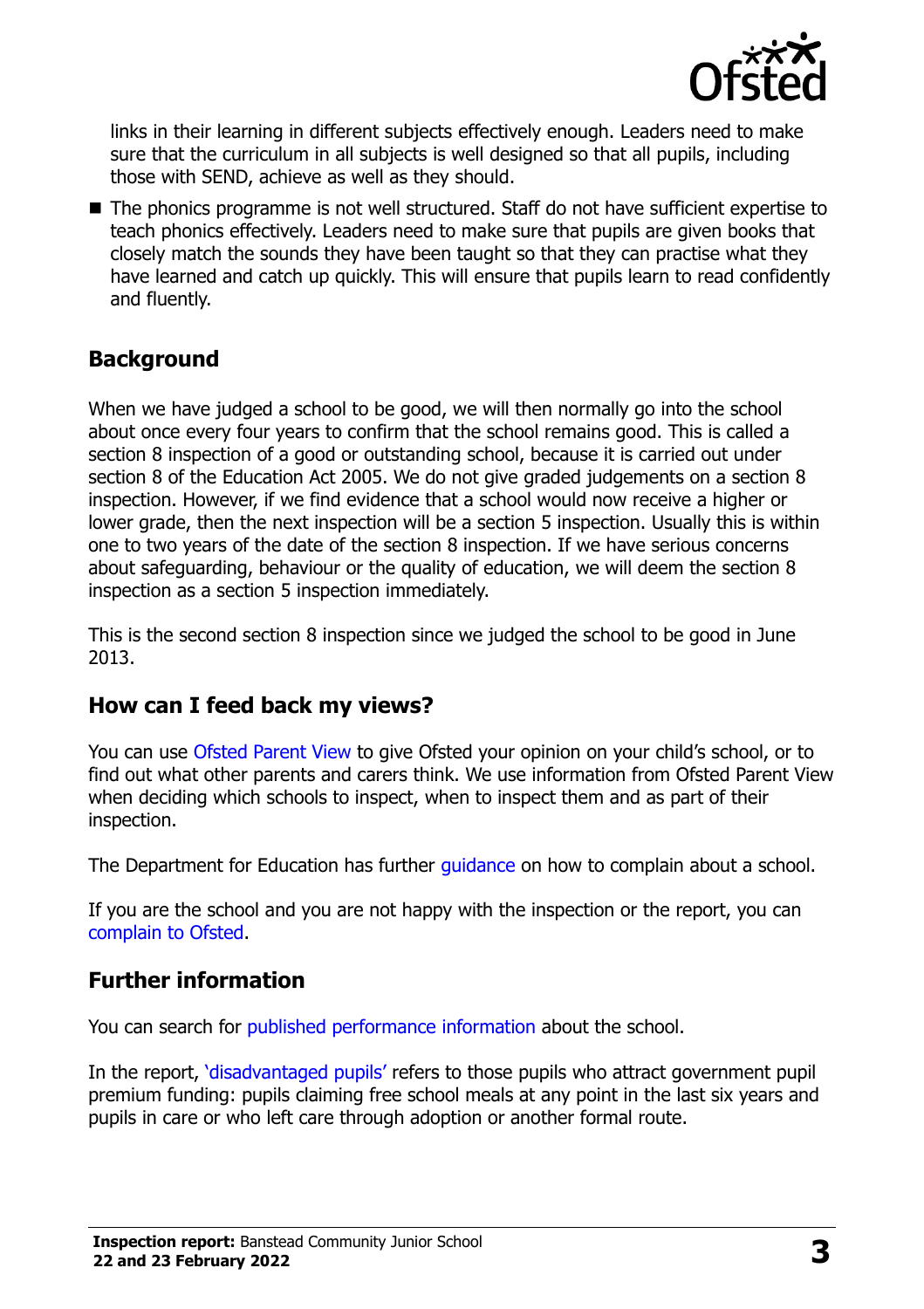

### **School details**

| Unique reference number             | 125023                                                                |
|-------------------------------------|-----------------------------------------------------------------------|
| <b>Local authority</b>              | Surrey                                                                |
| <b>Inspection number</b>            | 10211456                                                              |
| <b>Type of school</b>               | <b>Junior</b>                                                         |
| <b>School category</b>              | Community                                                             |
| Age range of pupils                 | 7 to 11                                                               |
| <b>Gender of pupils</b>             | Mixed                                                                 |
| Number of pupils on the school roll | 330                                                                   |
| <b>Appropriate authority</b>        | The governing body                                                    |
| <b>Chair of governing body</b>      | David Parker                                                          |
| <b>Headteacher</b>                  | <b>Steven Scott</b>                                                   |
| Website                             | http://www.bcjs.org.uk                                                |
| Date of previous inspection         | 21 February 2017, under section 8 of the<br><b>Education Act 2005</b> |

# **Information about this school**

- No relevant changes since the previous inspection.
- $\blacksquare$  The school is not currently using any alternative provision.
- The school offers a breakfast club for its pupils and also for pupils at the neighbouring infant school.
- An external provider, Jancett Playsafe, provide after-school childcare on the school site.

# **Information about this inspection**

- This was the first routine inspection the school received since the COVID-19 pandemic began. The inspector discussed the impact of the pandemic with school leaders and has taken that into account in their evaluation of the school.
- The inspector met with senior leaders, staff and pupils. The inspector also met with representatives of the school's governing body and held a telephone conversation with a representative from the local authority.
- The inspector carried out deep dives in these subjects: reading, mathematics and geography. For each deep dive, the inspector met with subject leaders, looked at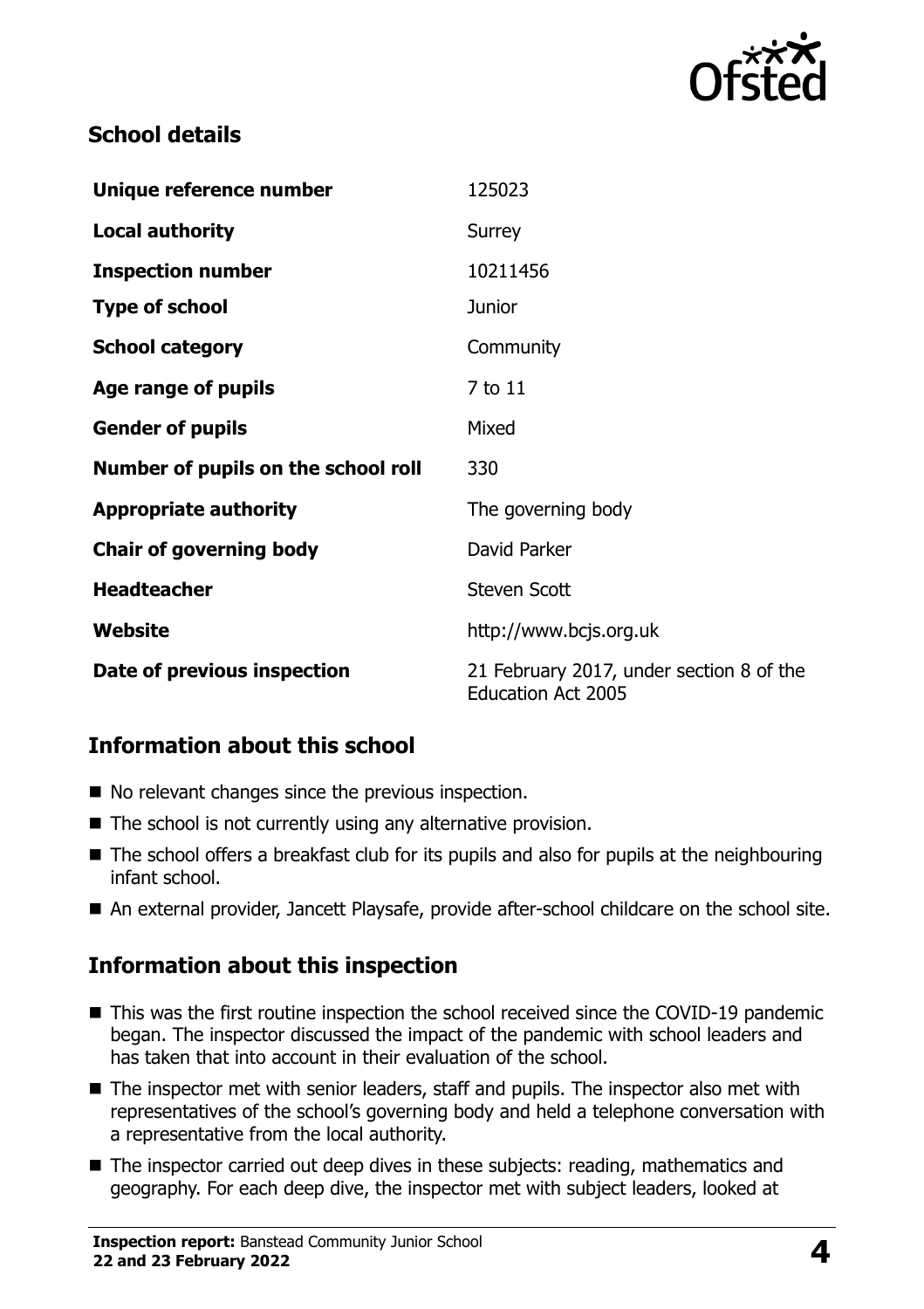

curriculum plans, visited lessons, spoke to teachers, talked to pupils about their learning, looked at pupils' work and listened to pupils read. The inspector also looked at curriculum plans and spoke to leaders about some other subjects.

- The inspector met with leaders responsible for safequarding and looked at relevant documentation, staff recruitment checks and training records.
- The inspector met with a wide range of pupils to discuss their views. This included formal meetings with pupils and informal discussions during playtime, lunchtime and in lessons. The inspector also considered pupils' responses to the pupil survey.
- The inspector spoke to parents and staff to gather their views. She also considered parents' responses to Parent View and staff's responses to the staff survey.

#### **Inspection team**

Leah Goulding, lead inspector Ofsted Inspector